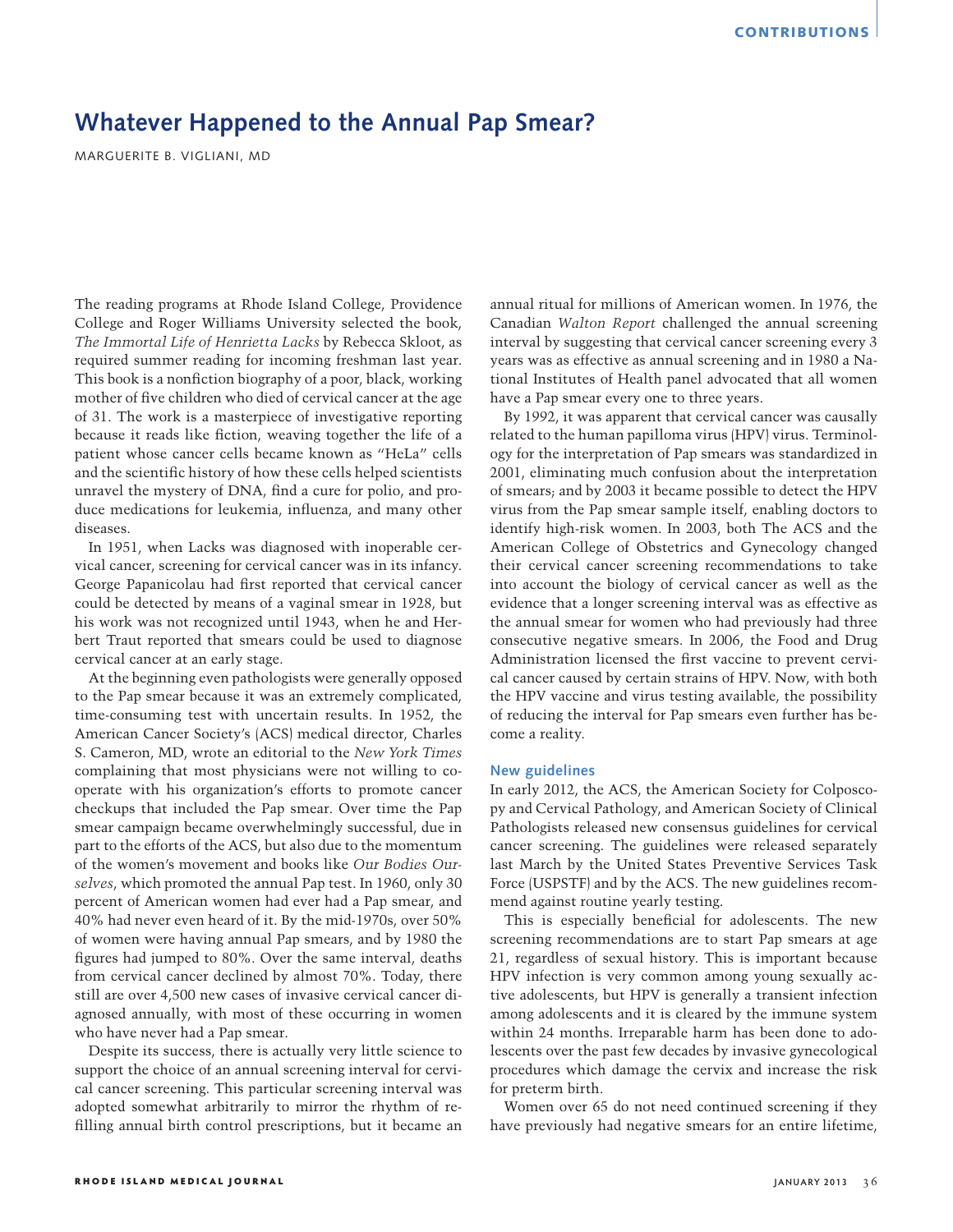even if they are involved in a new relationship. This is because the HPV virus is a latent virus, which can take 20-30 years to develop into a high grade dysplasia, which is a precursor to cancer of the cervix.

The options for women aged 30-65 are easy to explain to patients. For women who have only one sexual partner, or who are non-coital, the option of a Pap smear every three years is the most cost-effective and logical option, and it is what has been the standard of care since 2003. For women who have multiple sexual partners, or who have a history of HPV or atypical smears in the past, the option of co-testing every 5 years with Pap smear and HPV testing can be very appealing as long as they understand that the HPV test may be overly sensitive and may lead to further testing. Doing co-testing will identify many women who are HPV positive, but who have no evidence of high-grade precancerous lesions. Negative tests are very reassuring, but the psychological distress of a positive test may be harmful, especially to some patients. Physician discretion is essential.

The new guidelines do not apply at all to women who have a history of in-utero diethylstilbestrol (DES) exposure, a personal history of high-grade cervical dysplasia, or women who are immunocompromised by HIV, chemotherapy, or transplants. Women over 21 who have never been screened for cervical cancer should definitely have a Pap smear, regardless of age or sexual history. Primary care physicians should refer patients to a gynecologist for consultation if they are unsure of the guidelines or if they do not do Pap smears. Obstetrician/gynecologists and other doctors who do Pap smears should remember their roles as educators to help patients understand the new guidelines and the reasons why eliminating unnecessary testing reduces costs for everyone.

Unfortunately, at the same time that recommended screening intervals for Pap tests are getting longer, many American physicians are still not following guidelines and/ or are not aware of them. A study published in *Annals of Internal Medicine* in 2009 found that most physicians who did Pap smears were still doing annual smears.<sup>1</sup> Although most of these same doctors reported that they followed guidelines in their practice, the study found that only 16% of OB/GYNs, 21% of family practice physicians, and 27% of internists actually followed the guidelines. Most doctors interviewed were overusing the Pap smear, and not doing too few tests.

The reasons for this are complex. One of the reasons cited is that doctors and patients are accustomed to the ritual. They know that Pap smears can detect cancer at an early stage and they equate an annual exam with a Pap smear. Some third-party payers send reminders and sometimes monetary rebates to patients to have an annual Pap smear. Medical laboratories engage in direct-to-consumer marketing medical tests like the HPV test, which fuels even more demand for the Pap smear. The Affordable Care Act has mandated that all preventative services, including annual well-woman exams, be covered by insurance without deductibles or co-pay. Although

# NEW SCREENING GUIDELINES FOR CERVICAL CANCER 2012

- All women should begin cervical cancer screening at age 21.
- Women between the ages of 21 and 29 should have a Pap test every 3 years. They should not be tested for HPV unless it is needed after an abnormal Pap test result.
- Women between the ages of 30 and 65 should have both a Pap test and an HPV test every 5 years. This is the preferred approach, but it is also acceptable to have a Pap test alone every 3 years.
- Women over age 65 who have had consistently normal results for many years should discontinue screening for cervical cancer. Women who have been diagnosed with cervical pre-cancer should continue to be screened.
- Women who have had their uterus and cervix removed in a hysterectomy and have no history of cervical cancer or pre-cancer should not be screened.
- Women who have had the HPV vaccine should still follow the screening recommendations for their age group.
- Women who are at high risk for cervical cancer may need to be screened more often. Women at high risk might include those with HIV infection, organ transplant, or exposure to the drug DES. They should talk with their doctor or nurse.

*Adapted from American Cancer Society at http://www.cancer.org/Healthy/ FindCancerEarly/CancerScreeningGuidelines/american-cancer-societyguidelines-for-the-early-detection-of-cancer*

not directly stated, the implication is that an annual Pap smear for cervical cancer screening is a necessary service.

Doctors themselves are very confused about what to do. Between 2002 and 2004, 5 sets of cervical cancer screening guidelines were published by professional associations and consensus groups. At the same time, direct-to-consumer advertising for the HPV test fueled patient requests for HPV testing and Pap smears.2 It has been found that physicians frequently acquiesce to patient demands, especially if there is no financial incentive to refuse to do what the patient requests. On the contrary, in the case of Medicare, the Pap smear is a separate reimbursable service in addition to the annual exam, so there is actually a financial incentive to do the Pap smear. Talking a patient out of an unnecessary Pap test is time consuming and costs the primary care doctor money because the time could be better spent seeing another patient. In addition, the worst-case scenario is for a doctor to miss a cervical cancer, especially after doing a recent pelvic exam without a Pap smear. The American College of Obstetrics and Gynecology has reported that 75% of its members have been sued at least once, and after one lawsuit, most doctors do not want to repeat the experience. So patient demand, financial incentives, time constraints, the effects of